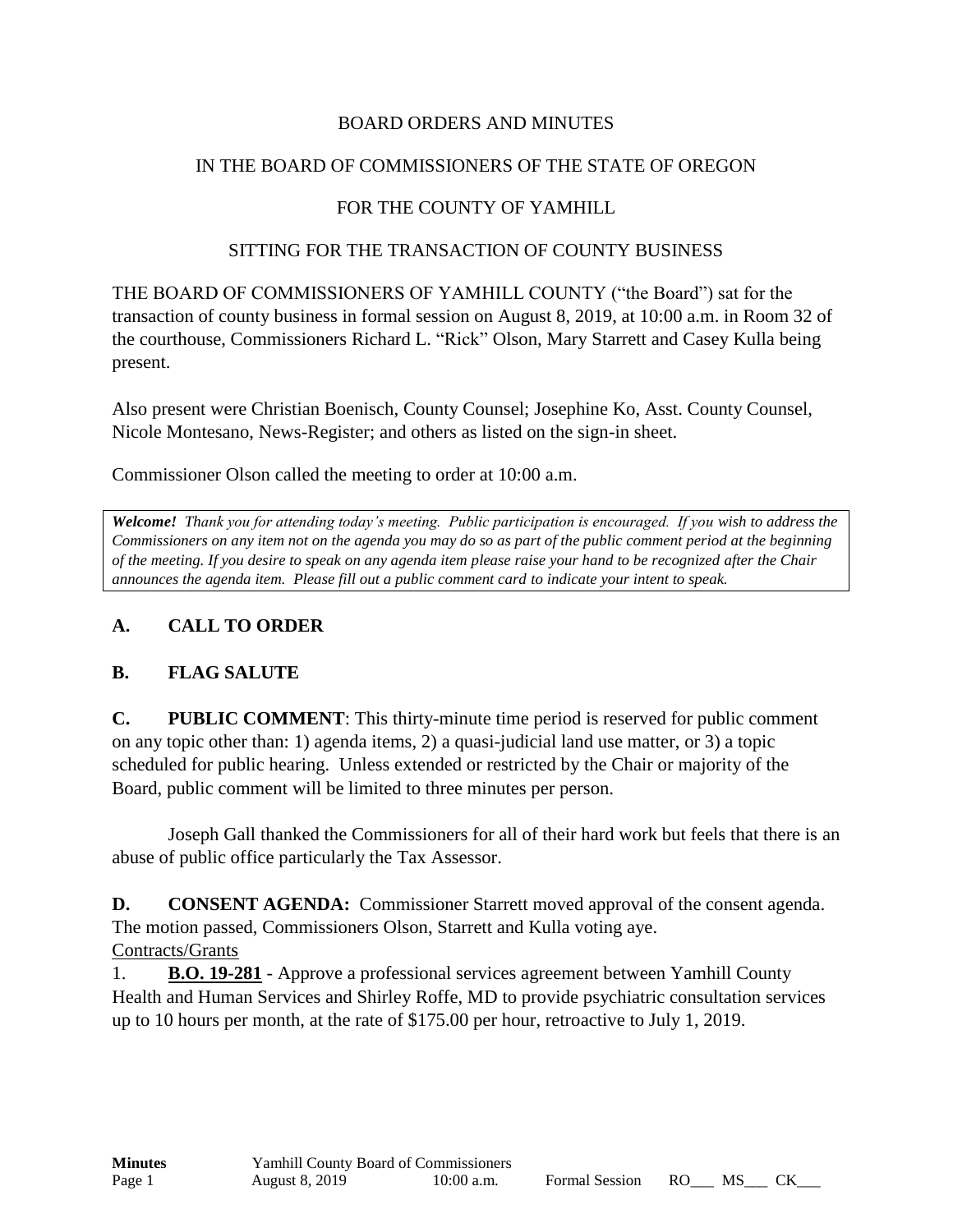2. **B.O. 19-282** - Approve an agreement between Yamhill County Health and Human Services and Willamina School District to provide behavioral health counseling for the 2019-20 school year, not to exceed \$55,775.97, effective August 27, 2019 through May 29, 2020.

3. **B.O. 19-283** - Approve a contract employment agreement between Yamhill County and Gary Biggs, retroactive to August 1, 2019 through July 1, 2020.

4. **B.O. 19-284** - Authorize the Yamhill County Parks Department to submit the following grant applications for the Deer Creek Signage Project:

a. Yamhill Watershed Stewardship Fund (YWSF), total award amount up to \$2,500;

b. Yamhill County Cultural Coalition (YCCC), total award amount up to \$2,500;

c. Spirit Mountain Community Fund, total award amount up to \$7,000; and

d. Yamhill Soil & Water Conservation District (YSWCD), funding available up to \$10,000.

5. **B.O. 19-285** - Accept the quote from Structured for the purchase of equipment to complete the City Shoretel project for fiscal year 2019-20.

# Surplus

6. **B.O. 19-286** - Declare a donated ambulance as surplus to be donated to Yamhill Valley Treatment, dba Provoking Hope for the implementation of the syringe exchange program as approved by B.O. 19-277.

7. **B.O. 19-287** - Declare misc. items from Public Works as surplus to be sold at a garage sale August 15 - 16, 2019.

Tax Foreclosure

8. **B.O. 19-288** - Approve the designation of the News Register as the newspaper of general circulation for publication of the 2019 Property Tax Foreclosure List.

# **E. OLD BUSINESS:** None.

**F. OTHER BUSINESS** (Add-ons and non-consent items):

1. Consideration of approval of an agreement between Yamhill County Health and Human Services and SoValTi for training, not to exceed the amount of \$19,000, retroactive to July 18, 2019. *[Removed from the agenda and postponed until further review by staff.]*

# **G. PUBLIC HEARINGS:** None.

# **H. ANNOUNCEMENTS:**

1. For information on county advisory committee vacancies, please refer to the county's website, [www.co.yamhill.or.us/content/volunteer-opportunities](http://www.co.yamhill.or.us/content/volunteer-opportunities) , or call the Board of Commissioners' office at 503-434-7501 or 503-554-7801 (toll-free from Newberg).